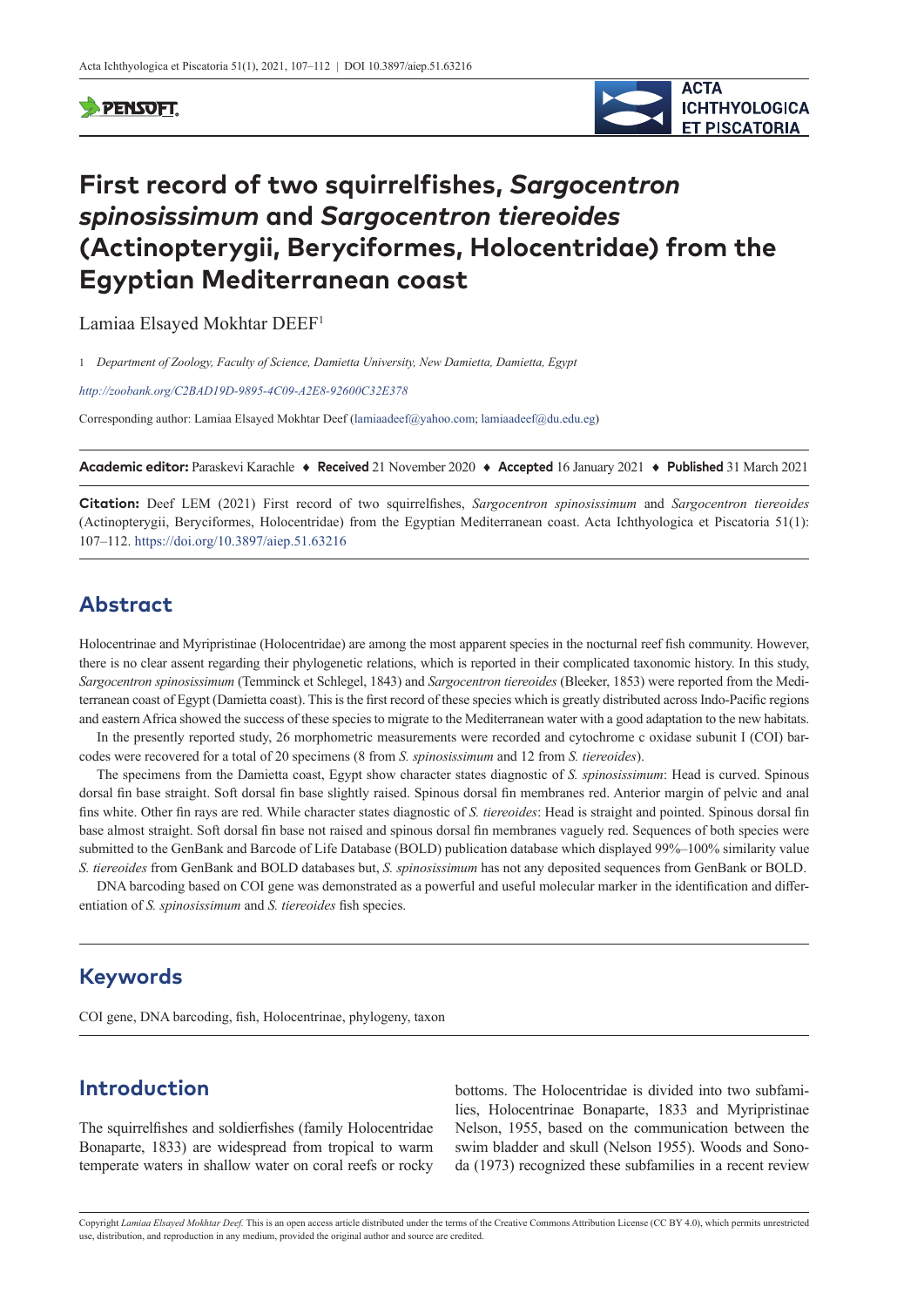of the western Atlantic holocentrids. These two stems are recognized in fossil beryciforms (see Dunkle and Olsen 1959) and fossil otoliths (Frizzell and Lamber 1961; Lamber unpublished<sup>1</sup>). Woods (1955) classified Holocentrinae into four subgenera: *Holocentrus* Scopoli, 1777, *Flammeo* Jordan et Evermann, 1898, *Sargocentron* Fowler, 1904, and *Adioryx* Starks, 1908. *Flammeo* has been displaced to synonymy with *Neoniphon* Castelnau, 1875, due to the uncertain status of the type species for *Neoniphon* (see Woods 1955). Then, *Adioryx* was elevated to the generic level (Woods 1965). However, Randall and Heemstra (1985, 1986) recognized *Flammeo* as a junior synonym of the *Neoniphon* depending on the identification of the type species of *Neoniphon* as *Neoniphon sammara* (Forsskål, 1775).

Similarly, Matsuura and Shimizu (1982) reported that the species of *Adioryx* and *Sargocentron* could not be identified by features of the swim bladder and auditory bulla, and then they classified all *Adioryx* as *Sargocentron*. Hubert et al. (2010) took eight *Sargocentron* species and one species of *Neoniphon* for the mtDNA cytochrome c oxidase subunit I (COI) gene and postulated that *Sargocentron* is paraphyletic to *Neoniphon*. Moreover, phylogenetic analyses of rhodopsin amino acid sequences resolved a paraphyletic *Sargocentron* to *Neoniphon* (see Yokoyama and Takenaka 2004; Yokoyama et al. 2008).

Genus *Sargocentron* has a great diversity among its species, which belongs to the family Holocentridae known as squirrelfish. This genus includes about 33 species (Froese and Pauly 2019, eight of which were found in the Red Sea (Golani and Bogorodsky 2010). *Sargocentron rubrum* (Forsskål, 1775), is one of the oldest migratory Red Sea species that have entered the Mediterranean Sea via the Suez Canal (Golani and Ben-Tuvia 1985). Until recently, *Sargocentron rubrum* was considered to be the only representative of the squirrelfish family in this basin, with a single record from Libyan waters (Štirn 1970). *Sargocentron rubrum* has been recorded from Egyptian waters (Ibrahim and Soliman 1996; Alwany 2011; Bakhoum 2018; Farrag et al. 2018), and it was mentioned in the marine ichthyofauna of Egypt (Akel and Karachle 2018). *Sargocentron* was proved as a genus without comment (Fowler 1944). Starks (1908) realized differences in the formation of the swim bladder with respect to the back of the skull in several holocentrids and then separated *Holocentrus adscensionis* (Osbeck, 1765) from *Holocentrus suborbitalis* Gill, 1863, grouping the latter into a new genus, *Adioryx*. Whitley (1933) added two subgenera to *Holocentrus*: *Faremusca* Whitley, 1933 for the Indo-Pacific *Holocentrus punctatissimum* Cuvier, 1829 and *Cephalofarer* Whitley, 1933 for the western Atlantic species *Holocentrus vexillarium* Poey, 1860. In this study, *Sargocentron spinosissimum* (Temminck et Schlegel, 1843) and *Sargocentron tiereoides* (Bleeker, 1853) were reported for the first time from the Mediterranean coast of Egypt (Damietta coast). These species which are greatly distributed across Indo-Pacific regions and eastern Africa showed the successful of these species to migrate to the Mediterranean water with a good adaptation to the new habitats.

### **Methods**

#### **Study area and sample collection**

Twenty specimens of the North Pacific squirrelfish, *Sargocentron spinosissimum*, and the pink squirrelfish *Sargocentron tiereoides*, (Fig. 1A, B) were collected from the Damietta coast of the north of Egypt, in the south-eastern part of the Mediterranean Sea at 31°46′48.0″N, 31°40′48.0″E.

#### **Morphological data**

Twenty-six morphometric measurements were recorded with vernier calipers to the nearest 0.05 mm. Body proportions were expressed in percentage of standard length (SL). All measurements are presented in Table 1 and abbreviations for measurements are as follows: Total length (TL); Fork length (FL); Standard length (SL); Prepectoral fin length (PPL); Predorsal fin length (PDL); Prepelvic fin length (PVL); Preanal fin length (PAL); Caudal peduncle length (CPL); Head length (HL); Body depth (BD); Eye diameter (ED); Preorbital length (POL); Pectoral fin base length (PBL); Dorsal fin base length (DBL); Pelvic fin base length (VBL); Anal fin base length (ABL); Caudal fin length (CL). Pectoral fin length (PL); Dorsal fin length (DL); Pelvic fin length (VL); Anal fin length (AL); Pectoral fin count (PC); Dorsal fin count (DC); Pelvic fin count (VC); Anal fin count (AC); Lateral line scale (LS).

### **DNA extraction PCR amplification and sequencing**

Liver tissue was obtained from *Sargocentron* species, then preserved in 95% alcohol and stored in a deep freezer at –4°C, where the *Sargocentron* spp. DNA was extracted using a GeneJET kit Genomic DNA Kit#K0721 following the manufacturer's protocol.

Cytochrome c oxidase subunit I gene was amplified using primers FF–5′ TTC TCC ACC AAC CAC AAR GAY ATY GG –3′ and FR–5′ CAC CTC AGG GTG TCC GAA RAA YCA RAA –3′ (Ivanova et al. 2007). The polymerase chain reactions (PCR) consisting of approximately 50 ng of template DNA were carried out in volumes of 15 μL with 1  $\times$  PCR Buffer, 2 mM MgCl, 0.5 µM of each FF and FR, 0.2 mM of dNTP, and 0.6 U of Taq DNA Polymerase. The thermal program started with an initial denaturation at 94°C for 5 min, followed by 10 cycles of 1 min at 94°C, 30 s at 60°C, 1 min at 72°C, and a final extension of 5 min at 72°C.

PCR product was visualized in a 2.0% agarose gel stained with ethidium bromide and photographed under UV transillumination. PCR product was purified using a GeneJET kit (Thermo K0701) according to the manufacturer's recommendations. A purified PCR sample was sent for sequencing to a GATC Company in England that uses an ABI 3730xl DNA sequencer.

<sup>&</sup>lt;sup>1</sup> Lamber CK (1963) Fossil and recent beryciform otoliths: an adjunct to ichthyological classification. M. S. Thesis, Univ. Rolla, 134.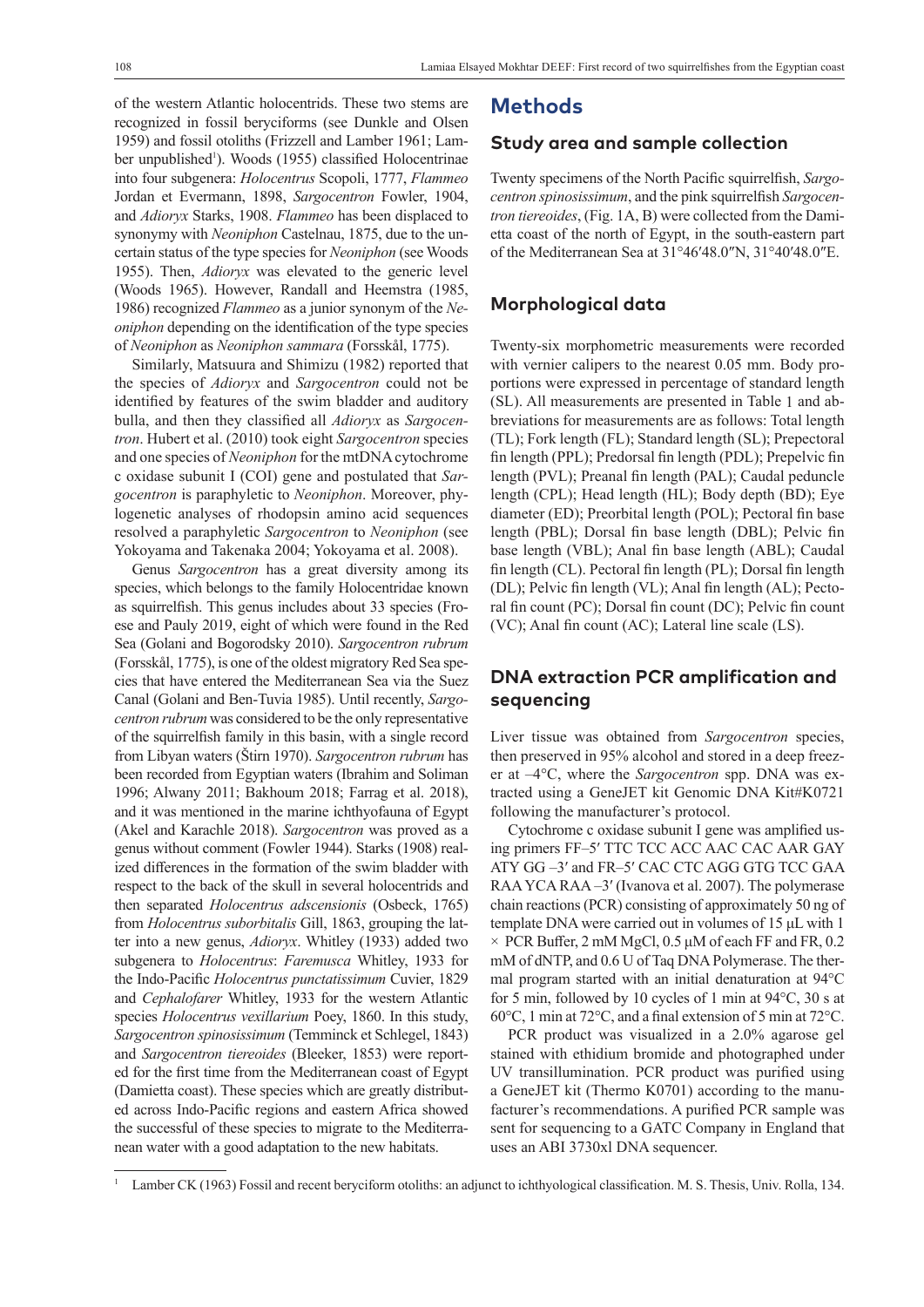#### **Molecular analysis**

The resulting sequences were confirmed as being derived from *Sargocentron* species DNA using the GenBank Blast algorithm. The DNADynamo software version 1.459 was used for editing the sequences and they were aligned using Clustal W. Finally, the phylogenetic analyses used were Maximum Evolution, Neighbor Joining, and Maximum Likelihood in MEGA 6.0 software (Tamura et al. 2013).

## **Results**

Fish species belonging to the family Holocentridae were collected and identified based on traditional morphotaxonomy and further confirmed by molecular marker using DNA sequencing. In this study, it was recorded for the first time two different fish species such as; eight specimens of *Sargocentron spinosissimum* and twelve specimens of *Sargocentron tiereoides* of the order Beryciformes, from the Damietta coast. The morphometric as well meristic data of both species were presented in Table 1.

**Table 1.** Morphometric and meristic counts of *Sargocentron spinosissimum* (*n* = 8) and *Sargocentron tiereoides* (*n* = 12), collected from the Damietta coast, Egypt.

|                                | <b>Sargocentron</b> | <b>Sargocentron</b> |
|--------------------------------|---------------------|---------------------|
|                                | spinosissimum       | tiereoides          |
| Morphometric variables         | Measurement [mm]    |                     |
| Total length (TL)              | 172                 | 186                 |
| Fork length (FL)               | 149                 | 152                 |
| Standard length (SL)           | 134                 | 130                 |
| Head length (HL)               | 42                  | 47                  |
| Body depth (BD)                | 50                  | 53                  |
| Eye diameter (ED)              | 17.5                | 15                  |
| Pre orbital length (POL)       | 8                   | 17                  |
| Pre dorsal length (PDL)        | 48                  | 59                  |
| Pre pectoral length (PPL)      | 44                  | 60                  |
| Pre pelvic length (PVL)        | 51                  | 67                  |
| Pre anal length (PAL)          | 101                 | 122                 |
| Dorsal fin base length (DBL)   | 76                  | 87                  |
| Pectoral fin base length (PBL) | 7.6                 | 6                   |
| Pelvic fin base length (VBL)   | 7                   | 10                  |
| Anal fin base length (ABL)     | 17                  | 21                  |
| Dorsal fin length (DL)         | 95                  | 100                 |
| Anal fin length (AL)           | 26                  | 29                  |
| Pectoral fin length (PL)       | 19                  | 35                  |
| Pelvic fin length (VL)         | 24                  | 34                  |
| Caudal fin length (CL)         | 38                  | 56                  |
| Caudal peduncle length (CPL)   | 11                  | 14                  |
| <b>Relative characters:</b>    |                     |                     |
| SL/BD                          | 2.86                | 2.45                |
| SL/HL                          | 3.19                | 2.76                |
| SL/ED                          | 7.65                | 8.66                |
| <b>SL/PDL</b>                  | 2.79                | 2.20                |
| <b>SL/PAL</b>                  | 1.32                | 1.06                |
| HL/ED                          | 2.4                 | 3.1                 |
| <b>Meristic counts</b>         |                     |                     |
| Dorsal fin count (DC)          | $XI + 13$           | $XI + 14$           |
| Anal fin count (AC)            | $IV + 9$            | $IV + 9$            |
| Pelvic fin count (VC)          | $I + 7$             | $I+8$               |
| Pectoral fin count (PC)        | 14                  | 14                  |
| Lateral line scale (LS)        | 36                  | 40                  |

#### **Key to the subfamilies**

Holocentrinae has anal fin rays 7–10 (soft rays). A stout long spine was found in the angle of preopercle which is longer than its width while, Myripristinae species have anal fin rays more than 10 (soft rays). Angle of preopercle without spine in adult (Atlantic species *Corniger spinosus* Agassiz, 1831 has one or two strong spines).

#### **Key to the genera**

Last dorsal fin spine located at middle between the first dorsal fin ray and the penultimate dorsal fin spine in *Sargocentron*. In *Neoniphon* last dorsal fin spine located nearer to the first dorsal fin ray than the penultimate dorsal fin spine.

#### **Morphological data**

The following morphometric characters of *Sargocentron spinosissimum* were registered: scales are very rough ctenoid and large; ridges and mucous channels dorsally on rounded red head and edges of external bones of head serrate or with spines. Opercle with two sharp spines, almost equal in length. Preopercular spine moderate, about a half of orbit; very large eyes; dorsal fin with 11 spines and 12 soft rays; 13 anal fin rays (4 spines and 9 soft); 14 pectoral fin rays; pelvic fin with 1 spine and 7 soft rays; standard length 134 mm; fork length 149 mm; head length 42 mm; eye diameter 17.5 mm. Body depth 50 mm; length of caudal peduncle length 11 mm; length from tip of snout to origin of dorsal fin 48 mm; length from tip of snout to origin of pectoral fin 44 mm; length from tip of snout to origin of anal fin 101 mm; length from tip of snout to origin of pelvic fin 51 mm. Base of dorsal fin 76 mm; base of pectoral fin 7.6 mm; base of pelvic fin 7 mm. Base of anal fin 17 mm. Caudal fin forked. Morphometric data are given as percentages of standard length in Table 1. Coloration of body is brilliant reddish. Body with 9 red stripes alternating with 9 narrower white stripes that pass along the middle of the longitudinal scale rows; head is red with a white bar along the posterior margin of preopercle (Fig. 1A).

The following morphometric characters of *Sargocentron tiereoides* was registered: scales are very rough ctenoid and large; ridges and mucous channels dorsally on rounded red head and edges of external bones of head serrate or with spines. Opercle with two spines, the upper slightly longer. Preopercular spine long, slightly longer than two-thirds of orbit; very large eyes; dorsal fin with 11 spines and 14 soft rays; 13 anal fin rays (4 spines and 9 soft); 14 pectoral fin rays; pelvic fin with 1 spines and 8 soft rays; standard length 130 mm; fork length 152 mm; head length 47 mm; eye diameter 15 mm. Body depth 53 mm; length of caudal peduncle length 14 mm; length from tip of snout to origin of dorsal fin 59 mm; length from tip of snout to origin of pectoral fin 60 mm; length from tip of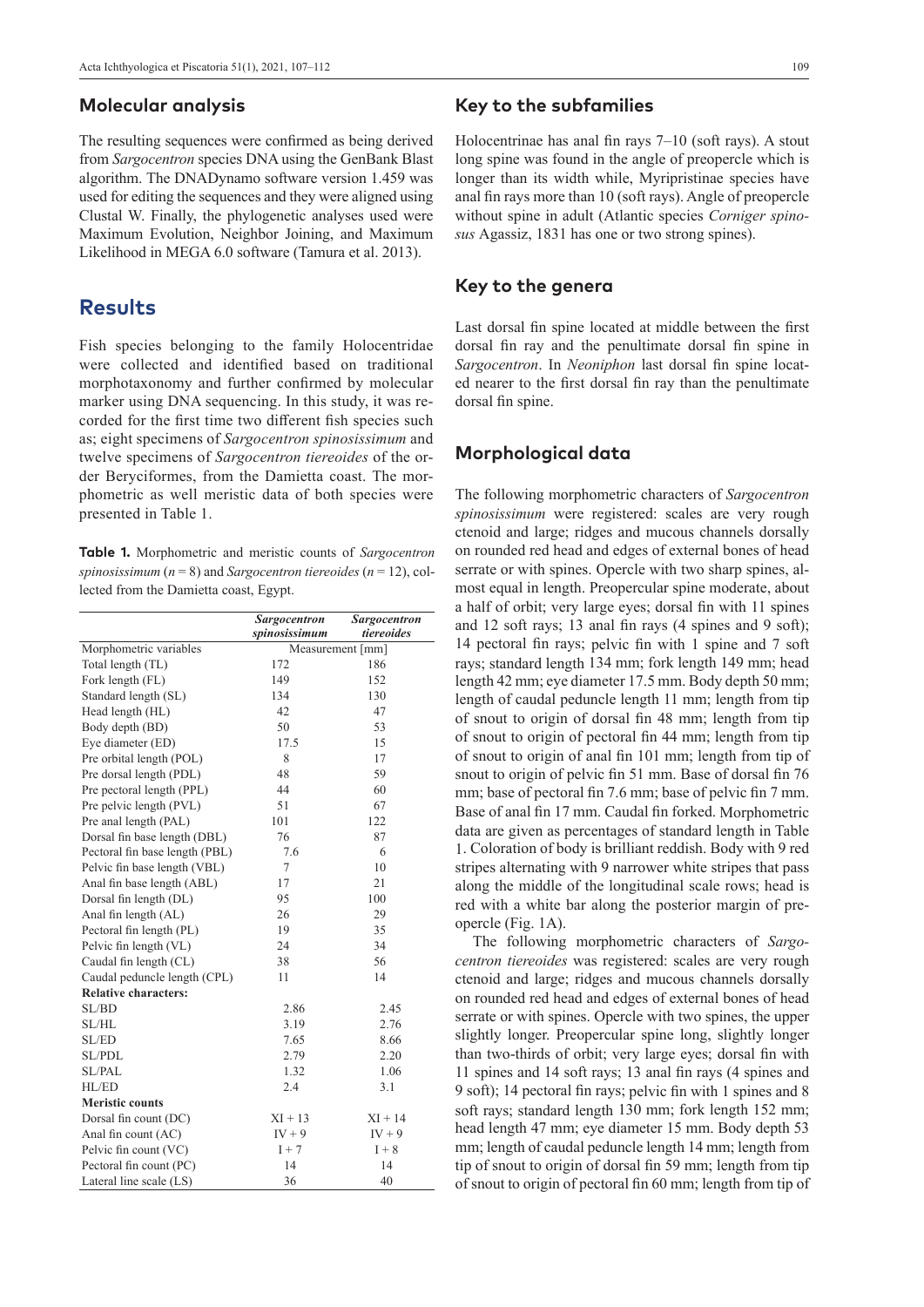

**Figure 1.** *Sargocentron* species, (**A**) *Sargocentron spinosissimum*, 134 mm SL and (**B**) *Sargocentron tiereoides*, 130 mm SL, specimens caught from Coast of Damietta, Egypt

snout to origin of anal fin 122 mm; length from tip of snout to origin of pelvic fin 67 mm. Base of dorsal fin 87 mm; base of pectoral fin 6 mm; base of pelvic fin 10 mm. Base of anal fin 21 mm. Caudal fin forked. Morphometric data are given as percentages of standard length in Table 1. Coloration of body is brilliant reddish orange. Body with 9 reddish orange stripes alternating with 9 narrower white stripes that pass along the middle of the longitudinal scale rows; head is reddish with a white bar along the posterior margin of preopercle (Fig. 1B).

#### **Sequencing analysis**

Cytochrome c oxidase subunit I (COI) barcodes were recovered for a total of twenty specimens (eight from *Sargocentron spinosissimum* and twelve from *Sargocentron tiereoides*) of the family Holocentridae. No insertions/deletions, heterozygous sites or stop codons were discovered, accepting the view that all of the amplified sequences form functional mitochondrial COI sequences. BLAST outcomes of all nucleotide sequences succeeded to identify sequence similarity of *Sargocentron tiereoides* species under study. While *Sargocentron spinosissimum* has not any similarity of sequence deposited in GenBank. The COI sequence analysis of *Sargocentron tiereoides* resulted the average nucleotide frequencies as 25.7% (A), 30.3% (T), 26.9% (C), and 17.1% (G). Similarly, in *Sargocentron spinosissimum* the nucleotide frequencies are 25.8% (A), 29.8% (T), 26.9% (C) and 17.6% (G).

Phylogenetic analysis revealed a well-determined hypothesis of relations at the species level. Overall Maximum Evolution, Neighbor Joining, and Maximum Likelihood trees analyses (Figs 2–4 respectively), new sequences from the two species grouped in different clusters. Moreover, where applicable, the sequences from the same species (newly obtained in this study and deposited from Barcode of Life Database (BOLD) and GenBank) were grouped, resulting in homology and more or less conspecific distances between them. Furthermore, sequences from *Sargocentron tiereoides* species retrieved from National Center for Biotechnology Information (NCBI) grouped in the same cluster.

The phylogenetic trees generated through Maximum Evolution, Neighbor Joining, and Maximum Likelihood analyses shows same topology (Figs 2, 3, 4). Sequences from above specimens of *Sargocentron tiereoides* were submitted to the NCBI GenBank Barcode database and BOLD with accession and BIN numbers [HM034176,](http://www.ncbi.nlm.nih.gov/nuccore/HM034176) [HM034280](http://www.ncbi.nlm.nih.gov/nuccore/HM034280), [HM034281](http://www.ncbi.nlm.nih.gov/nuccore/HM034281), BOLD: [BIFZB182,](http://boldsystems.org/index.php/Public_BarcodeCluster?clusteruri=BOLD:BIFZB182) [FPFL040,](http://boldsystems.org/index.php/Public_BarcodeCluster?clusteruri=BOLD:FPFL040) [MBFA391](http://boldsystems.org/index.php/Public_BarcodeCluster?clusteruri=BOLD:MBFA391) and [MBFA553](http://boldsystems.org/index.php/Public_BarcodeCluster?clusteruri=BOLD:MBFA553) respectively.



**Figure 2.** Maximum Evolution phylogenetic of COI variation for reconstruction for *Sargocentron spinosissimum* and *Sargocentron tiereoides* using Kimura 2-Parameter distances and values at nodes represent bootstrap confidence level (1000 replicates). Specimen's number denotes the accession number of NCBI and BOLD database, rooted with *Sargocentron rubrum*.



**Figure 3.** Kimura 2-Parameter distances Neighbor Joining tree of COI variation for *Sargocentron spinosissimum* and *Sargocentron tiereoides*. Values at nodes represent bootstrap confidence level (1000 replicates). Specimen's number denotes the accession number of NCBI and BOLD database, rooted with *Sargocentron rubrum*.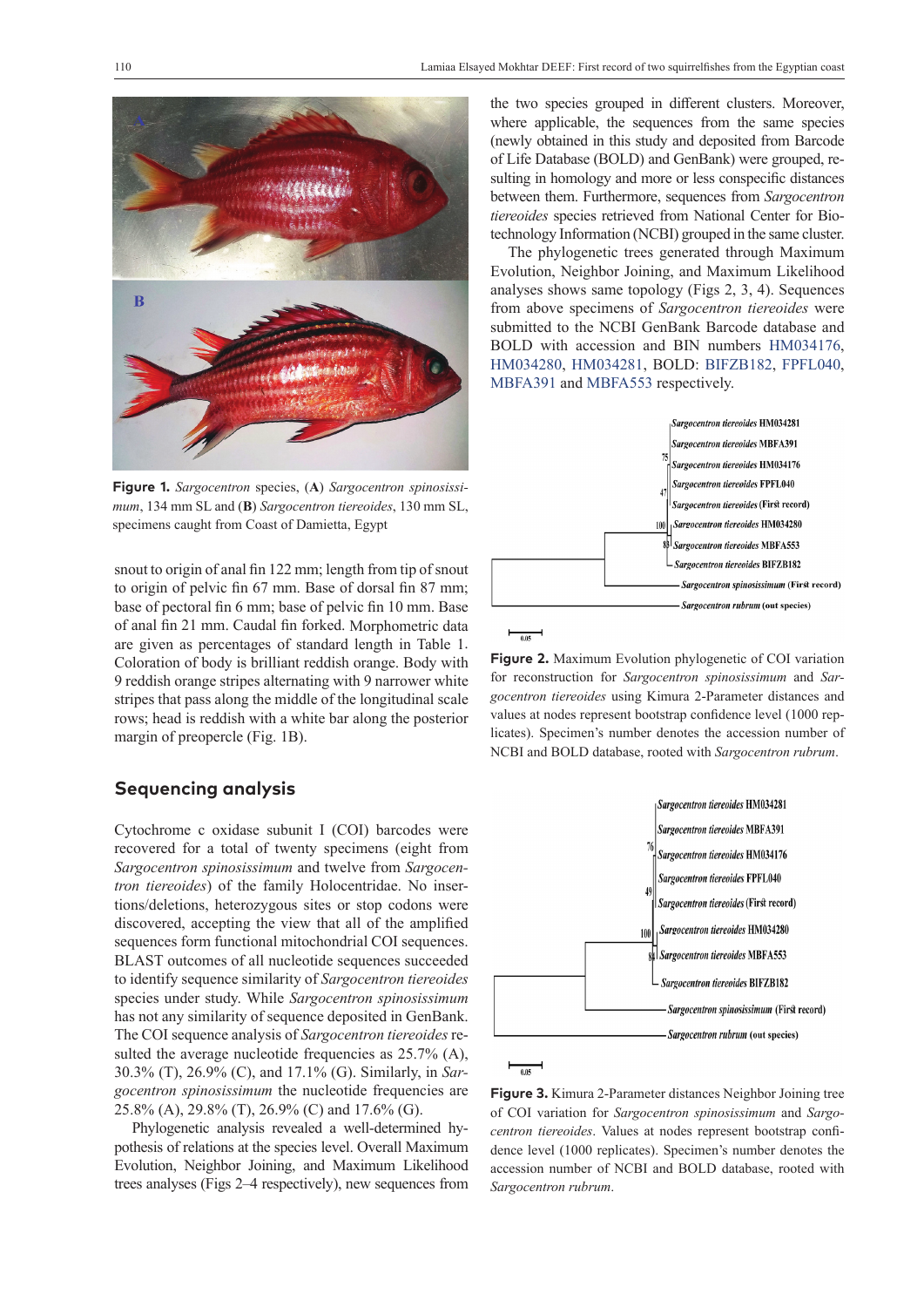

h  $0.02$ 

**Figure 4.** Phylogenetic tree of Maximum Likelihood analyses based on COI gene from *Sargocentron spinosissimum* and *Sargocentron tiereoides* using Kimura 2-Parameter distances and values at nodes represent bootstrap confidence level (1000 replicates). Specimen's number denotes the accession number of NCBI and BOLD database, rooted with *Sargocentron rubrum*.

### **Discussion**

Species of the genus *Sargocentron* have compressed and an elongated body with thin caudal peduncle; ridges and mucous channels dorsally on head and have very large eyes. They have a single spine in pelvic fin with soft rays 5–8. Although dorsal fin is long with 10–13 spines but, a notched soft-rayed part is found with 11–17 rays. Anal fin has four spines and 7–16 soft rays. Forked caudal fin has 18 or 19 rays. Scales are very rough ctenoid and large. The majority of them are brilliant reddish in color. Usually are nocturnal. Usually cryptic during the day in beneath ledges of reefs or crevices. *Sargocentrons* feed on worms and small fishes (Randall 1998).

The specimens from the Damietta coast, Egypt show character states diagnostic of *Sargocentron spinosissimum*: Head is curved. Spinous dorsal fin base straight. Opercle with two sharp spines, almost equal in length. Preopercular spine moderate, about a half of orbit. Soft dorsal fin base slightly raised. Spinous dorsal fin membranes red. Anterior margin of pelvic and anal fins white. Other fin rays are red.

On the contrary, opercle with two sharp spines, the upper longer. Preopercular spine long, about two-thirds of orbit in *Sargocentron rubrum* and its ground color of head and body crimson to violet. Each longitudinal body scale row with a wide white stripe. Dorsal fin spines red. Spinous dorsal fin membranes white. Anterior margin of soft dorsal fin red, the rest of fin yellow. The doubt on the distinction between *Sargocentron spinosissimum* and *Sargocentron rubrum* was the reason for Re-examination of *Sargocentron spinosissimum* indicates that this species has spinules on the posterior portion of the nasal bone. On the other hand, the posterior portion of the nasal bone in *Sargocentron rubrum* is quite smooth without any supination. Therefore, both are regarded as distinct species.

While character states diagnostic of *Sargocentron tiereoides*: Head is straight and pointed. Spinous dorsal fin base almost straight. Opercle with two spines, the upper slightly longer. Preopercular spine long, slightly longer than two-thirds of orbit. Soft dorsal fin base not raised and spinous dorsal fin membranes vaguely red. Besides morphology, morphological measurements are agreed to Shimizu and Yamakawa (1979) which aid in identifying these *Sargocentron* species.

DNA barcoding is a recent and greatly used molecular-based recognition system that aims to recognize biological specimens. Studies on the biodiversity of coral reefs inevitably require taxonomic coverage. DNA barcoding is a method for taxonomic identification of organisms that is entirely based on the 5′ portion of the mitochondrial gene cytochrome oxidase subunit I (COI–5). It can be a beneficial gene for identification of fish species (Neigel et al. 2007). Under any form of anthropogenic change, species will have to move, adapt or die. Progress in genetic studies of adaptation until recently had been constrained by the lack of resolution and absence of genomic perspective. Genetic tools can give us crucial insights into these processes. At the largest scale, molecular tools can identify cryptic species and their introductions, as in this study.

The presently reported study is based on the first occurrence of two fish species *Sargocentron spinosissimum* and *Sargocentron tiereoides* from the Damietta coast, Egypt. DNA barcoding uses a genetic marker (often a single gene) to assign an individual to a particular known species. It has also been suggested that barcoding can be used to identify unknown species based on the expectation that interspecific genetic divergence considerably exceeds intraspecific variation to form a clear "barcode gap". In addition to that, these fish species have never been reported earlier, hence this happens to be the first record from the Damietta coast, Egypt.

Ward et al. (2009) revealed that the simplest method of seeking the recognition of an unknown specimen is to place its cytochrome b sequence into the BOLD identification engine. In the presently reported study, COI gene sequence was corresponding with *Sargocentron* species base which displayed 99%–100% similarity value *Sargocentron tiereoides* from GenBank database but, *Sargocentron spinosissimum* has not any deposited sequences from GenBank or BOLD. Overall COI constructed Maximum Evolution, Neighbor Joining, and Maximum Likelihood trees placed *Sargocentron spinosissimum*, *Sargocentron tiereoides* and *Sargocentron rubrum* (as out species of this study) in three different clades due to these are three distinct species. While *Sargocentron tiereoides* and all deposited COI sequences from GenBank and BOLD formed high bootstrap-supported clusters without any overlap between species.

## **Conclusion**

This study contains novel findings of *Sargocentron spinosissimum* species that is distributed Northwest Pacific: